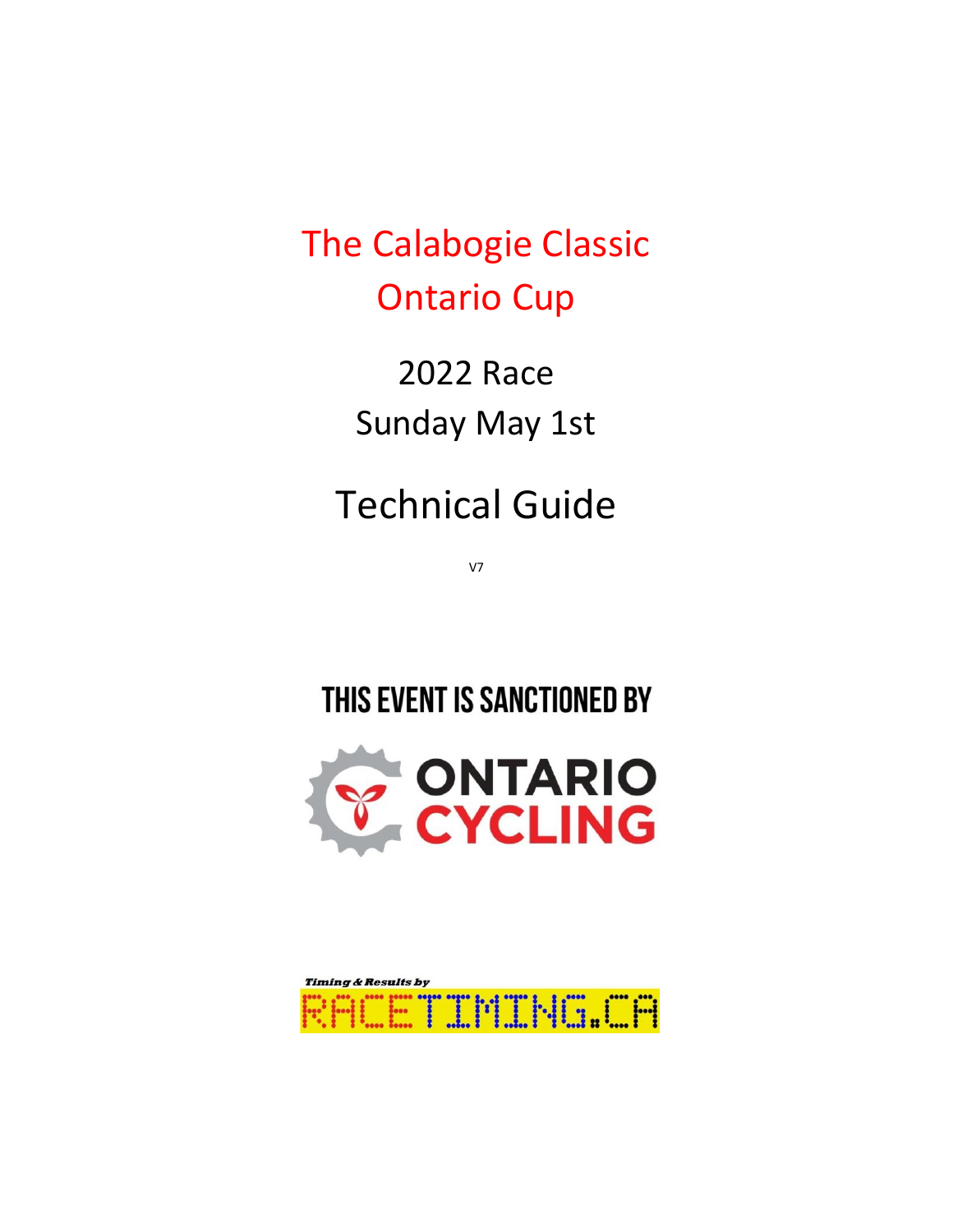

Table of Contents: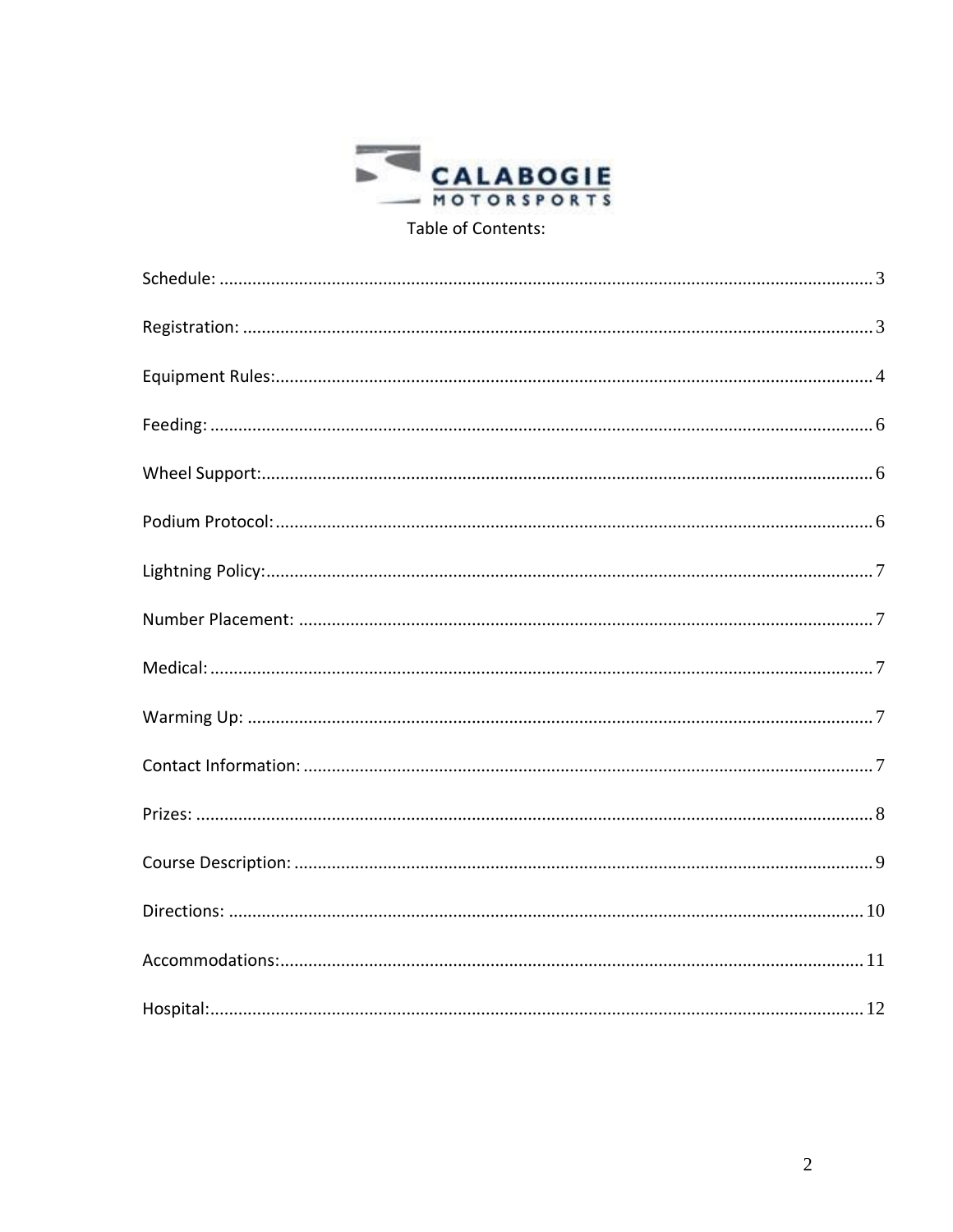### <span id="page-2-0"></span>**Schedule:**

| Category            | <b>Registration</b> | <b>Race Time</b> | <b>Distance</b> | Laps |
|---------------------|---------------------|------------------|-----------------|------|
| Master 3 Men        | 7:30 AM             | 9:30 AM          | 56              | 11   |
| Elite 4 Men         | 7:30 AM             | 9:32 AM          | 56              | 11   |
| Elite 3 Women       | 7:30 AM             | 9:34 AM          | 56              | 11   |
| <b>Master Women</b> | 7:30 AM             | 9:34 AM          | 56              | 11   |
| Elite 3 Men         | $9:00$ AM           | 11:45 AM         | 76              | 15   |
| Master 2 Men        | $9:00$ AM           | 11:47 AM         | 76              | 15   |
| Elite 1-2 Women     | 9:00 AM             | 11:48 AM         | 76              | 15   |
| Elite 1-2 Men       | 11:30 AM            | 2:00 PM          | 111             | 22   |
| Master 1 Men        | 11:30 AM            | $2:02$ PM        | 91              | 18   |

**\*** Groups may be merged on the day of the event based on registration. The start times will always be respected.

### <span id="page-2-1"></span>**Registration:**

• Online registration will be available at: https://ccnbikes.com/#!/events/calabogie-classic-2022-ontario-cup

| Category                    | <b>Before April 17</b> | <b>April 17-23</b> | <b>April 24-27</b> |
|-----------------------------|------------------------|--------------------|--------------------|
| U <sub>19</sub>             | \$55.00                | \$55.00            | \$55.00            |
| <b>All Other Categories</b> | \$65.00                | \$70.00            | \$75.00            |

- Everyone on site will be required to fill out an online waiver before entering the track grounds. PLEASE DO THIS IN ADVANCE OCA - [May 1, 2022 \(smartwaiver.com\)](https://waiver.smartwaiver.com/w/jd2offxpepwihiguxyuqk2/web/)
- Please note there will be an additional \$20 fee for race day entries. We strongly encourage all riders to pre-register online (see above link). Race day entries will need to be made online via CCN in order to ensure compliance with all waivers.
- The OC is allowing riders 15 years of age to enter E4 men or E3 women's events
- Any U17 rider is eligible to race the E4 Men's or E3 Women's race at Mosport and Calabogie Road OCups. These will be used to gauge if the rider is eligible to remain in the OCup series or should further develop in the Youth Road Development Series.
- Quebec riders please reference the below as a guideline for category translation.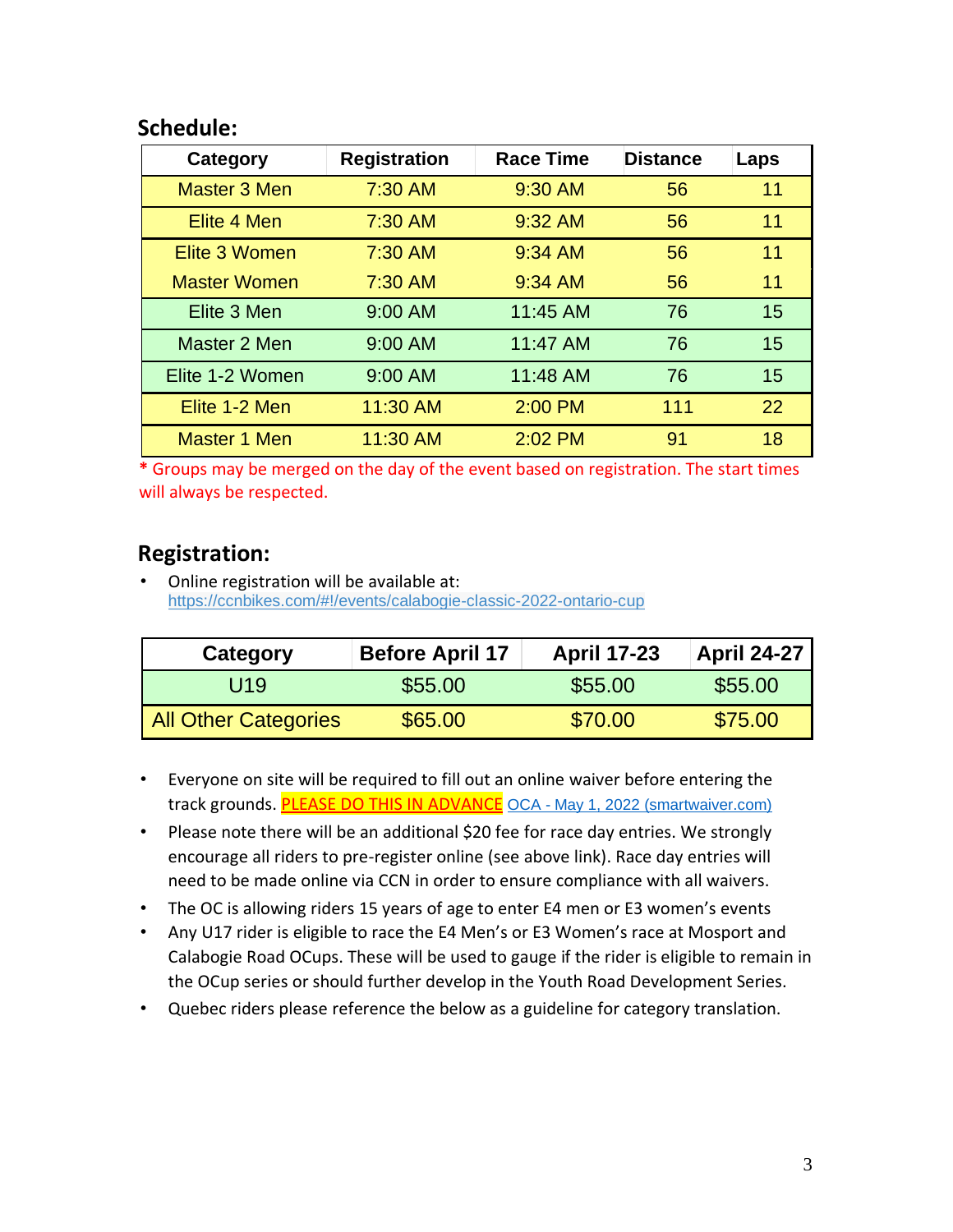| <b>Based on Quebec Races</b>       | Master A        | Master B | Master C        | Master D        |
|------------------------------------|-----------------|----------|-----------------|-----------------|
| Fast, winning                      | Master 1        | Master 1 | Master 2        | <b>Master 3</b> |
| Can stay with the Pack             | Master 2        | Master 2 | <b>Master 3</b> | <b>Master 3</b> |
| Have trouble staying with the pack | <b>Master 3</b> | Master 3 | <b>Master 3</b> | <b>Master 3</b> |
| <b>Beginner</b>                    | <b>Master 3</b> | Master 3 | Master 3        | <b>Master 3</b> |

- Although it's never occurred in the race's history, cancelation due to weather is possible due to the early calendar date. If this were to happen reimbursement would only be partial based on fixed costs.
- Rider refund requests due to illness or other personal circumstance is at the organizer's discretion and may only be partial due to transaction costs.

### <span id="page-3-0"></span>**Event Rules:**

- No Littering!! Anyone caught littering before or during the event will be disqualified; if we want to use these facilities again we need to be respectful. • Results should be posted within 30minutes of race finishes
- The races will be held under the rules of the UCI/CCA with OC modifications.
- The CCA/OC rules can be found at: http://www.ontariocycling.org/commissaires/commissaires-rules/
- The penalty scale of the OCA rulebook will be applicable.
- Registration closes 15 minutes before the start of each race.
- All riders must sign on at registration.
- All UCI and Provincial Race licensed riders are eligible to register.
- US riders may only register with a UCI Licence. USAC Domestic permits are no longer valid in Canada.
- All foreign licensed riders other than U.S. riders must produce a letter of permission from their country's federation.
- One-Event Racing Permits will not be available at the event. No UCI licenses will be sold on race day. Please contact the OC during business hours well in advance of the event for more licensing details.
- All riders (or parents/guardians) are required to sign the OC and CCA waivers.
- Races will start promptly at the indicated start times.
- There will be a minimum of four licensed commissaires officiating at this event.
- There will not be a team managers meeting.
- There will not be any team vehicles permitted on the course.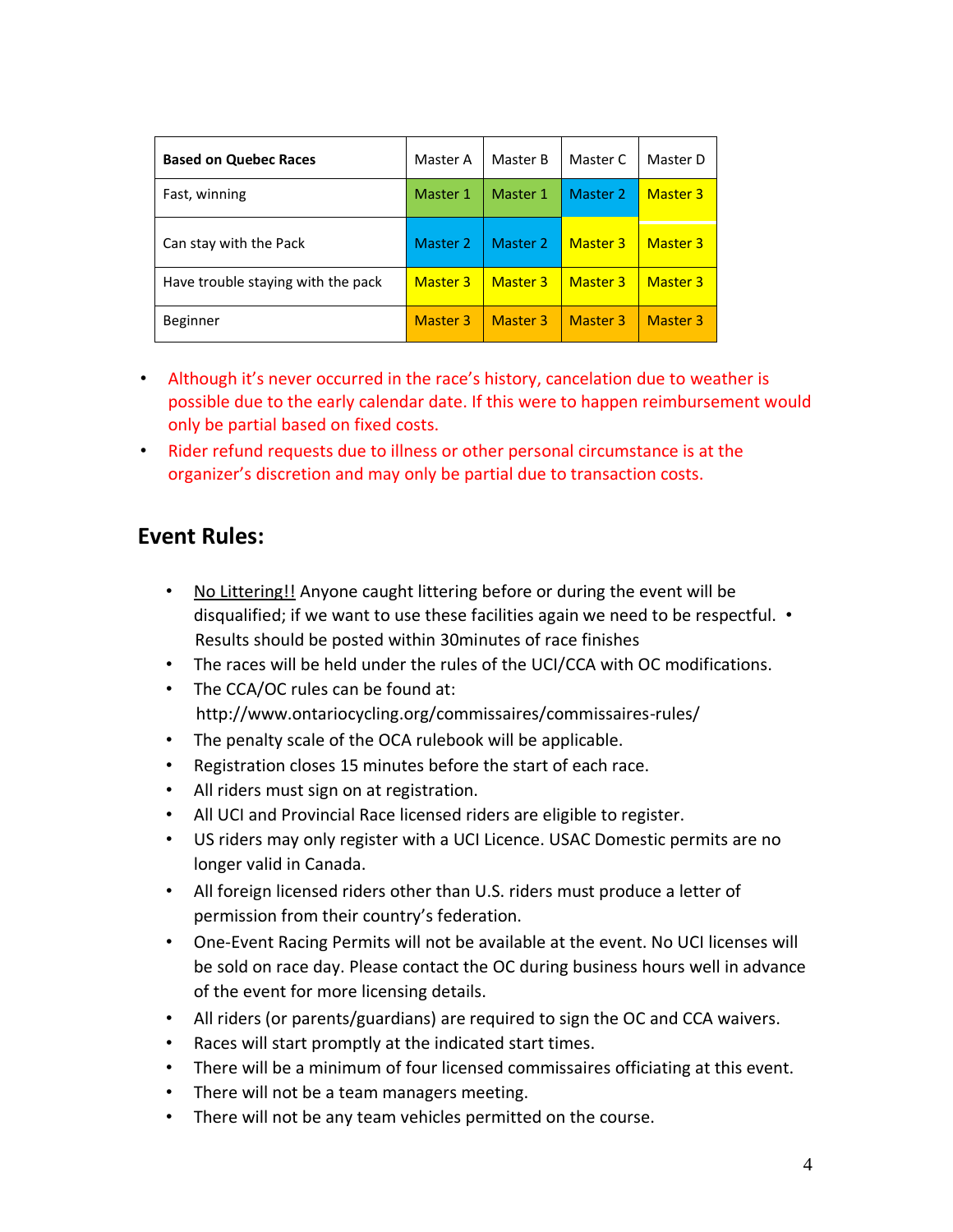- The feed zone will be located as described in the Course Description section of this document. All feed zone activity must take place from the right side of the road only. The UCI/CCA Regulations state that feeding may not take place during the first 50km of a race and not during the final 20km of a race; however, this may be modified at the discretion of the commissaires depending on race conditions. Neutral Feed will not be provided.
- Any rider dropping out of the race shall immediately notify a commissaire.
- As this is a road race, there are no free laps for mishaps (e.g. crashes and punctures). Riders suffering mishaps will be serviced from the service vehicles and must continue the race from the point of the mishap.
- In the event of a mishap, riders are strictly forbidden from drafting behind vehicles for lengthy periods in attempting to catch up to their group. Such drafting may result in disqualification.
- In cases where more than one group is on the course at the same time, riders must remain separate when overtaking or being overtaken by riders from other even if they're part of the same group but on different laps.
- Lapped riders may be pulled at the order of the commissaires, either after being overtaken or just before being overtaken. Otherwise, lapped riders must remain separate, even when being overtaken by riders in their own group.
- Riders who are dropped from the main bunch must proceed at their own risk and should always, when possible, ride on the right side of the road with the flow of traffic.
- Radio communication is not permitted between riders and anyone else.
- All riders within a category will finish on the same lap. Therefore, lapped riders will complete fewer laps than the winner.
- Awards will be presented as soon as possible after the race finish. Top-3 finishers are required to attend award presentations or risk forfeiting their awards. Riders are expected to wear their competition uniforms for the presentation.

# **Equipment Rules:**

- The use of disc brakes is allowed in all categories.
- Only standard handlebars are permitted. Handlebar extensions, including time trial bar extensions or other types of tri-bars, are not permitted.
- Bicycles must conform to the UCI-permitted definition.
- Riders are required to wear jerseys corresponding to the club or team printed on their licence. Independent riders and are required to wear plain-coloured jerseys with no significant logos, team names or advertising displayed on them
- Sleeveless jerseys are not permitted.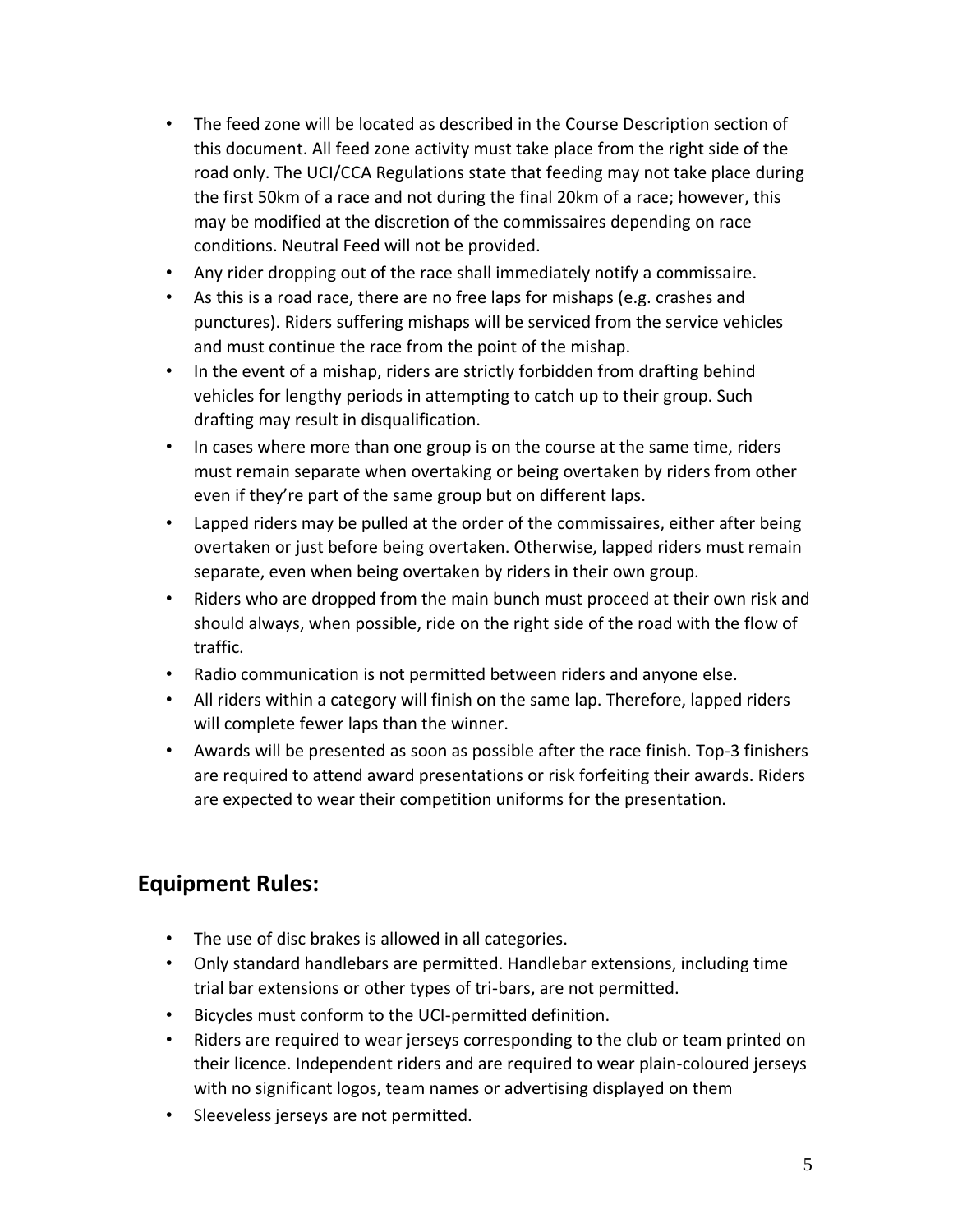- Riders will be issued numbers free of charge at sign in / registration, please ensure they are positioned as per the "Number Placement" section of this document.
- Neutral service vehicles will be supplied by the organization and assigned to follow every race. Riders are encouraged to bring their own spare wheels to be placed in the service vehicles before the start of their race. Wheels must be clearly marked with the rider's number or with the rider's team name if it is intended for use by any member of a particular team. Although efforts will be made to provide a rider's own spare wheels in the event of a mishap, in the interests of servicing a rider quickly, service vehicles may supply wheels at random. The organization is not responsible for damage to wheels, even resulting from use by other riders.
- Riders are required to wear hard-shell ANSI or SNELL approved bicycle helmets while racing and also warming up.
- Use of glass containers are strictly prohibited during the race.

### <span id="page-5-0"></span>**Feeding:**

Feeding will be allowed as per commissaire instructions at a location described in the "Course Description" section of this document.

# <span id="page-5-1"></span>**Wheel Support:**

A wheel support vehicle will be present at the race start/staging area 30min before the scheduled start time of each wave. Should volunteering resources not be sufficient support for multiple categories may be merged or eliminated. Wheel support will be neutral.

# <span id="page-5-2"></span>**Podium Protocol:**

- Competition wear
- No jeans, sunglasses, hats
- Second place is on the right-hand side of first place (left-side when taking photo)
- Riders must attend presentation or forfeit awards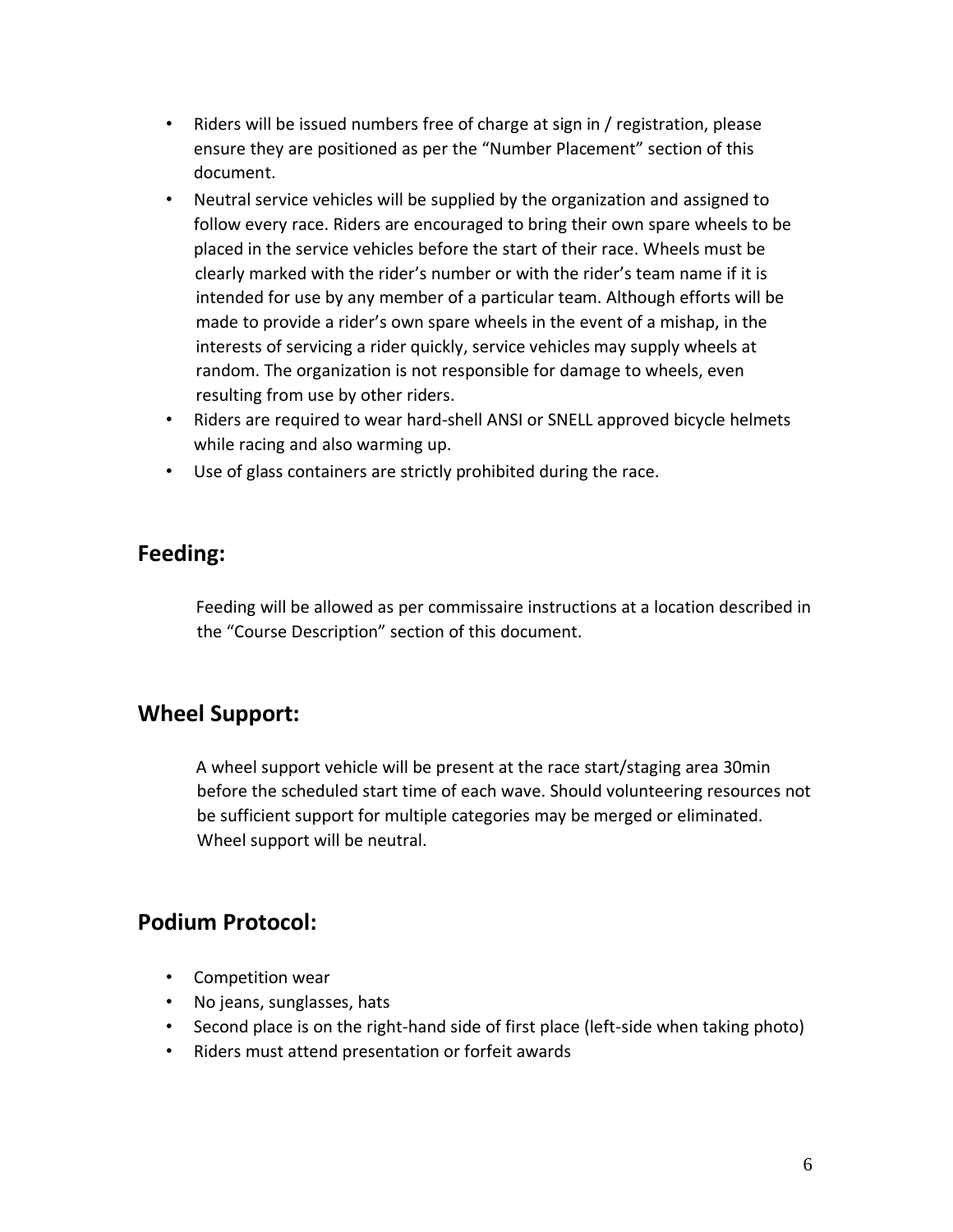# <span id="page-6-0"></span>**Lightning Policy:**

If the race must be stopped due to lightning, all participants and spectators are encouraged to seek appropriate shelter until it is safe to come out. Race officials will make announcements if the race must be postponed or cancelled due to weather conditions. If the race is cancelled, Cyclelogik will not be refunding entry fees.

### <span id="page-6-1"></span>**Number Placement:**

Please take care to position your numbers correctly. Your result depends on it.



### <span id="page-6-2"></span>**Medical:**

EMS staff will be on site. See map further in this document for their location. Please seek their assistance in the event of any accident or injury.

# <span id="page-6-3"></span>**Warming Up:**

Warming up on the race circuit is **NOT** allowed.

# <span id="page-6-4"></span>**Contact Information:**

Paul Chedore: Email: pchedore@yahoo.com Phone: 613-724-7590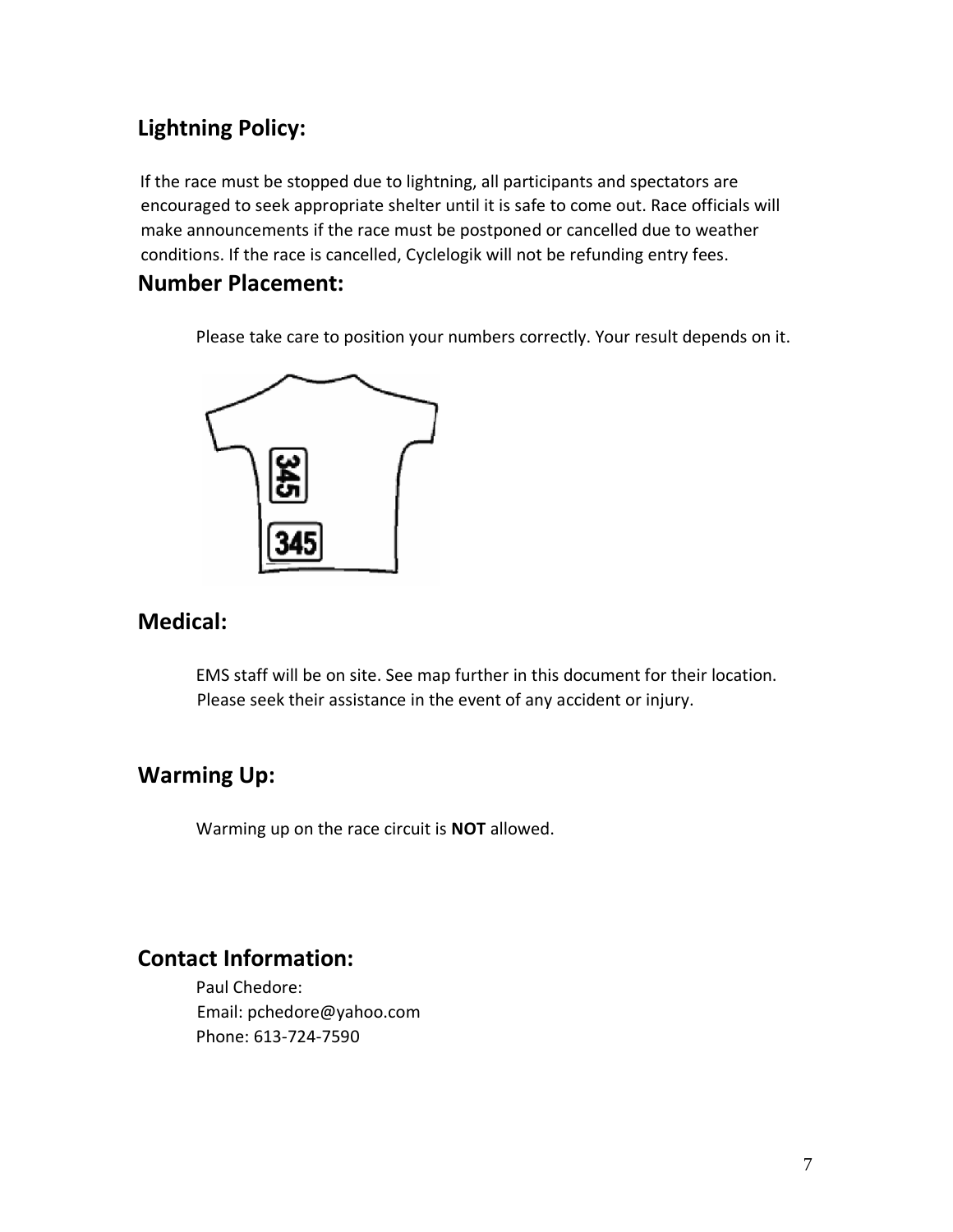# <span id="page-7-0"></span>**Prizes:**

We appreciate that this prize list is lean. Facility costs for this event are significant but we're hopeful that the venue and experience more than offsets a small purse.

| <b>Category</b>    | 1st         | 2nd |    | 3rd |
|--------------------|-------------|-----|----|-----|
| Elite 1-2 Men      | \$<br>140\$ | 70  | \$ | 35  |
| Elite 3 Men        | \$<br>60\$  | 30  | \$ | 15  |
| Elite 4 Men        | \$<br>40\$  | 20  | \$ | 10  |
| Elite 1-2 Women    | \$<br>140\$ | 70  | \$ | 35  |
| Elite 3 Women      | \$<br>60\$  | 30  | \$ | 15  |
| M1 Men             | \$<br>80\$  | 40  | \$ |     |
|                    |             |     | 20 |     |
| M <sub>2</sub> Men | \$<br>60\$  | 30  | \$ | 15  |
| M3 Men             | \$<br>40\$  | 20  | \$ | 10  |
| <b>MA Women</b>    | \$<br>60\$  | 30  | \$ | 15  |
| <b>MB</b> Women    | \$<br>40 \$ | 20  | \$ | 10  |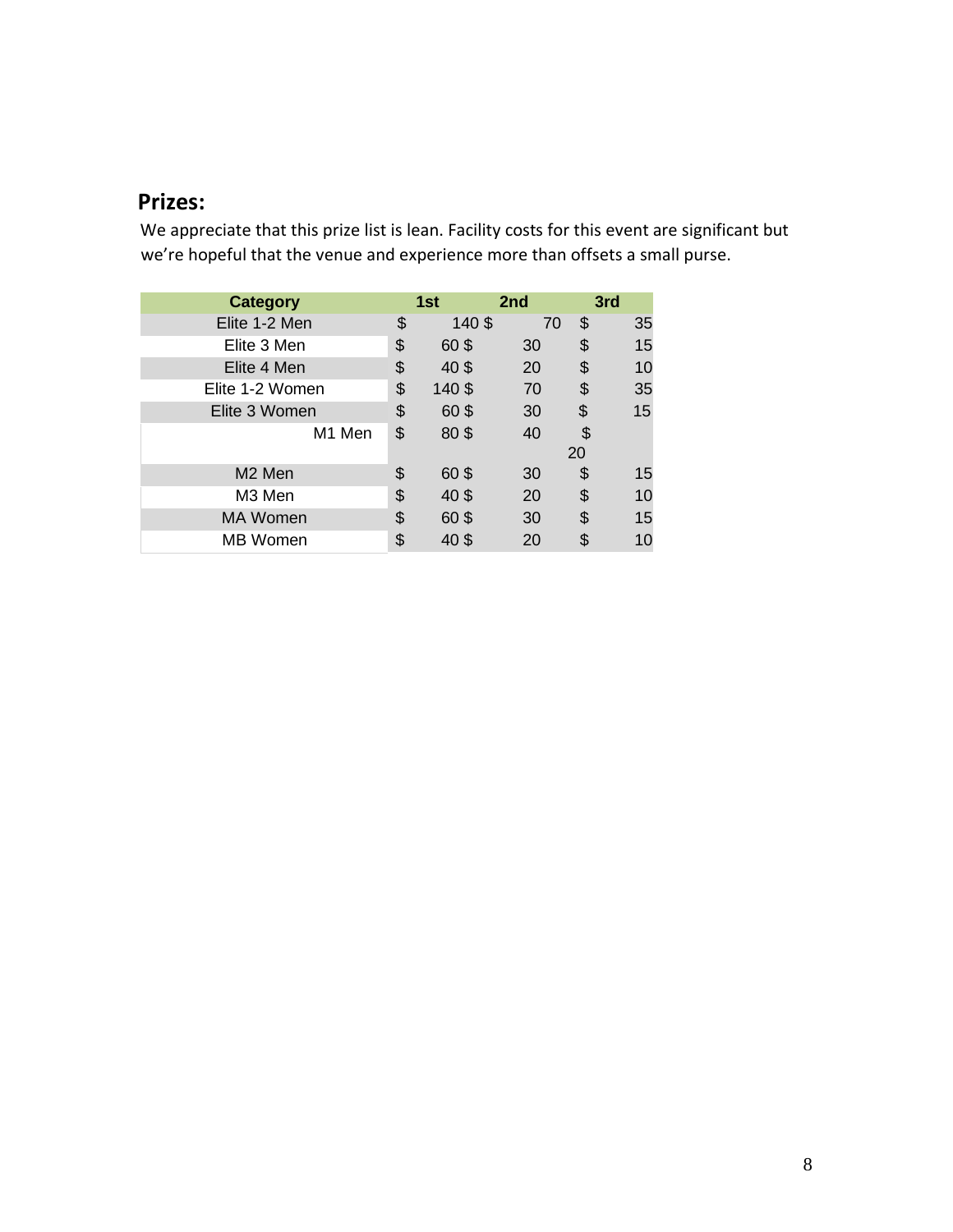# <span id="page-8-0"></span>**Course Description:**



- Loop Distance: 5.05 km
- Number of Turns: 23
- Elevation Change: 20 meters
- **http://www.calabogiemotorsports.com**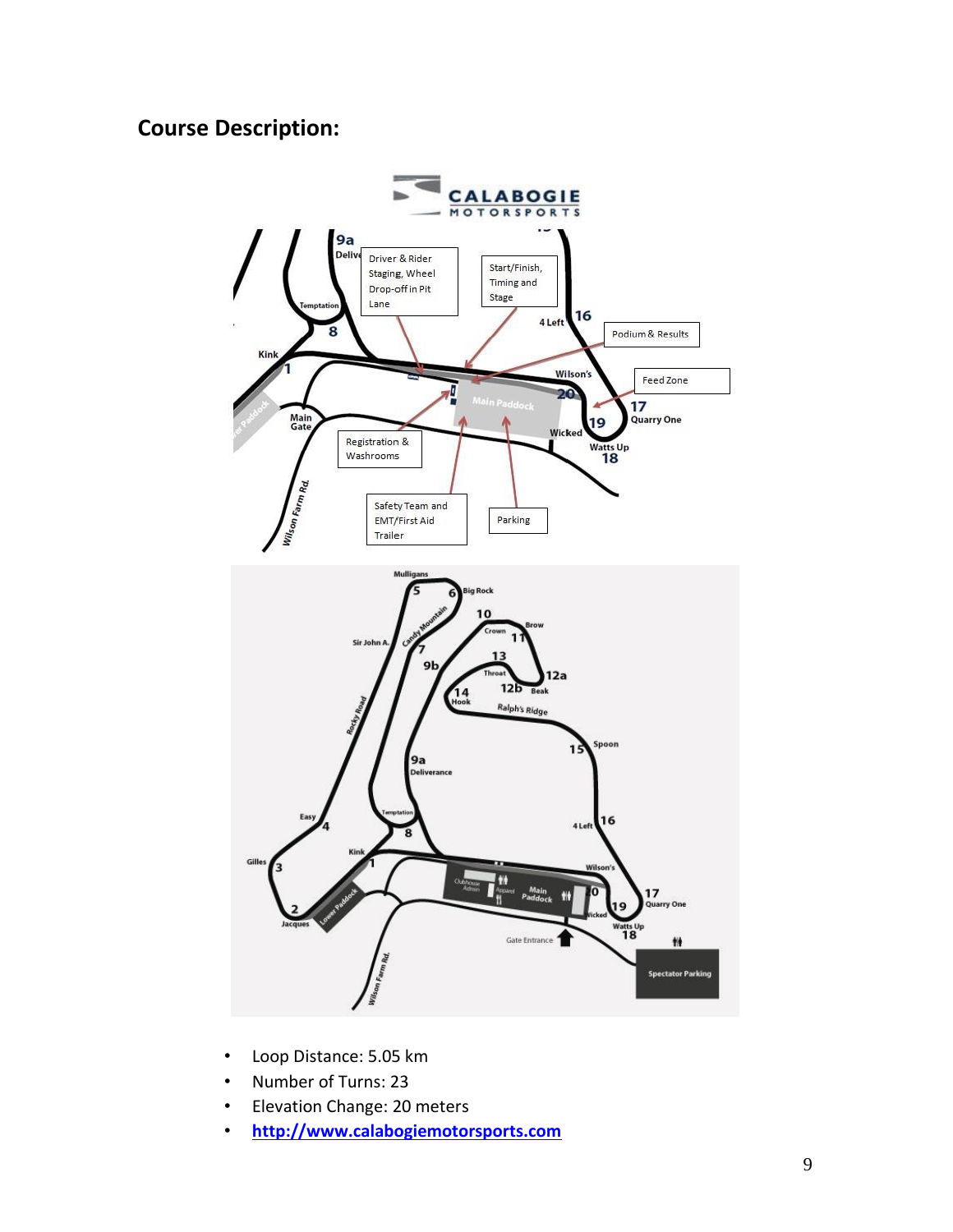# <span id="page-9-0"></span>**Directions:**

# **Calabogie Motorsports Park**

462 Wilson Farm Road Calabogie, Ontario, Canada K0J 1HO

<span id="page-9-1"></span>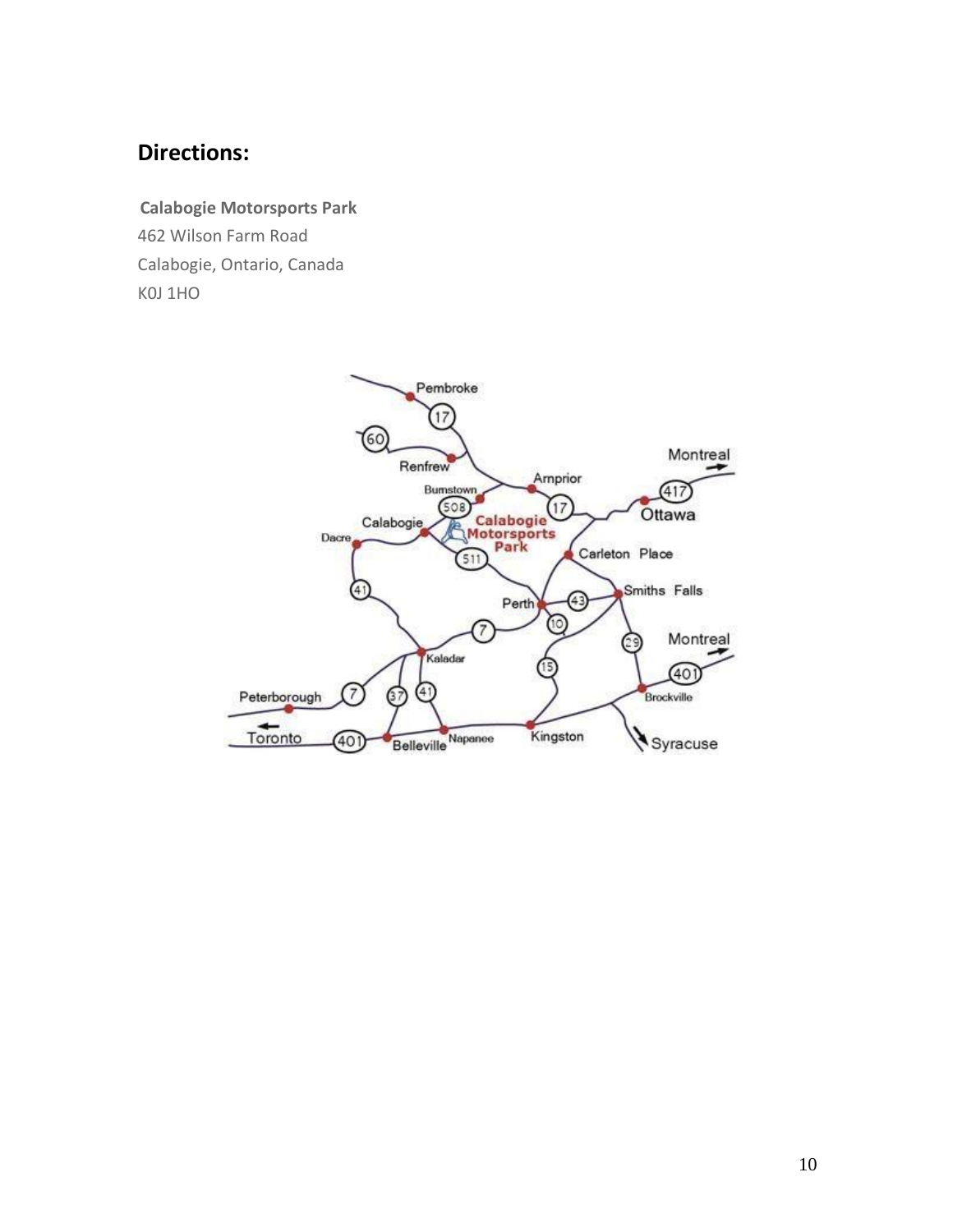### **Accommodations:**

#### **Jocko's Beach Resort and Motel (10% off two night stay)**

5253 Calabogie Road Calabogie, Ontario K0J 1H0 Canada Tel.: 613-752-2107 Toll-free: 1-866- 376-6285 jockosbeach@live.ca www.jockosbeach.com

#### **Calabogie Motor Inn**

5056 Calabogie Road Calabogie, Ontario 613-752-2468 or 1-866-494-0047 (USA & Canada) calabogiemotorinn@bellnet.ca http://www.calabogiemotorinn.ca/

#### **Calabogie Lodge Resort**

729 Mill Street Calabogie, Ontario 613-752-2676 info@calabogielodge.com www.calabogielodge.com

#### **Calabogie Peaks Resort / Dickson Manor**

30 Barrett Chute Rd., Calabogie Tel: 613- 752-2720 or 1-800-669-4861 peaks@calabogie.com www.calabogie.com

#### **Calabogie Highlands Golf Resort**

<span id="page-10-0"></span>981 Barryvale Road Calabogie, Ontario 613-752-2171/1234 or 1-877-224-GOLF cal@highlandsgolfclubs.com www.highlandsgolfclubs.com